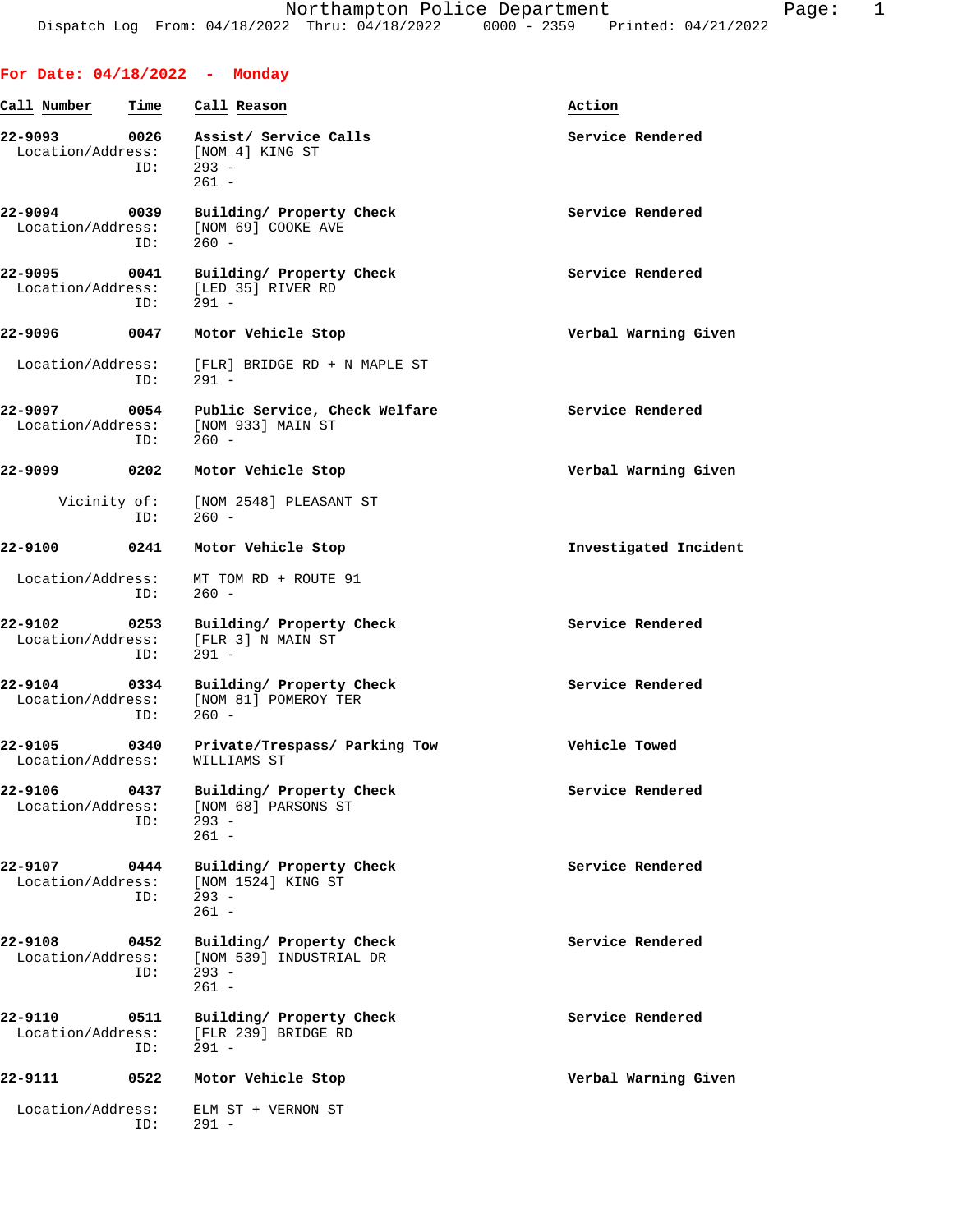| 22-9112<br>Location/Address: | 0651<br>Disturbance                   | [NOM 1015] OLD SOUTH ST                                | Report Done                   |
|------------------------------|---------------------------------------|--------------------------------------------------------|-------------------------------|
|                              | 197 -<br>ID:<br>187 -<br>ID:          |                                                        |                               |
|                              | $230 -$<br>ID:                        |                                                        |                               |
| Refer To Incident:           | ID:<br>$262 -$                        | $22 - 723 - OF$                                        |                               |
| 22-9113                      | 0654                                  | Parking Violation                                      | Service Rendered              |
| Location/Address:            | $230 -$<br>ID:                        | [NOM 1951] PLEASANT ST                                 |                               |
| 22-9114<br>Location/Address: | 0728                                  | Public Service, Check Welfare<br>FLR 891 LOCUST ST     | Service Rendered              |
|                              | $262 -$<br>ID:                        |                                                        |                               |
|                              | $COR01 -$<br>ID:                      |                                                        |                               |
| 22-9115<br>Location/Address: | 0743<br>187 -<br>ID:                  | Alarm/ Burglar/ Holdup Panic<br>[NOM 1183] GLEASON PLZ | False Alarm                   |
|                              | $197 -$<br>ID:                        |                                                        |                               |
|                              | $230 -$<br>ID:                        |                                                        |                               |
| 22-9116<br>Location/Address: | 0818                                  | Alarm/ Burglar/ Holdup Panic<br>[FLR 120] BRIDGE RD    | False Alarm/City              |
|                              | 262 -<br>ID:                          |                                                        |                               |
|                              | $157 -$<br>ID:                        |                                                        |                               |
| 22-9119                      | 0836                                  | Traffic, Complaint/Hazard                              | Area Search Negative          |
| Location/Address:            | [LED] KENNEDY RD<br>$262 -$<br>ID:    |                                                        |                               |
| 22-9118<br>Location/Address: | 0837<br>$300 -$<br>ID:                | Suspicious/Wanted<br>[NOM 1360] CENTER ST              | Service Rendered              |
| Refer To Incident:           | $121 -$                               | $22 - 724 - OF$                                        |                               |
| 22-9121                      | 0857<br>Motor Vehicle Stop            |                                                        | Cite/ Warning Issued/ Traffic |
| Location/Address:            | $262 -$<br>ID:                        | [FLR 120] BRIDGE RD                                    |                               |
| 22-9122<br>Location/Address: | 0948<br>$157 -$<br>ID:                | Alarm/ Burglar/ Holdup Panic<br>[FLR 1342] MAIN ST     | False Alarm                   |
|                              | $262 -$<br>ID:                        |                                                        |                               |
| 22-9128                      | 1125<br>Animal                        |                                                        | Investigated Incident         |
| Location/Address:            |                                       | [NOM 26] JACKSON ST                                    |                               |
|                              | 197 -<br>ID:<br>$427 -$<br>ID:        |                                                        |                               |
|                              | $262 -$<br>ID:                        |                                                        |                               |
| 22-9130                      | 1238                                  | Alarm/ Burglar/ Holdup Panic                           | False Alarm/City              |
| Location/Address:            | $187 -$<br>ID:                        | [NOM 68] PARSONS ST                                    |                               |
|                              | $197 -$<br>ID:                        |                                                        |                               |
| 22-9132<br>Location/Address: | 1334<br>Investigation<br>197 -<br>ID: | [NOM 1015] OLD SOUTH ST                                | Service Rendered              |
| 22-9133<br>1402              |                                       | Harassment / Stalking                                  | Investigated Incident         |
| Location/Address:            | MAIN ST<br>$300 -$<br>ID:<br>$121 -$  |                                                        |                               |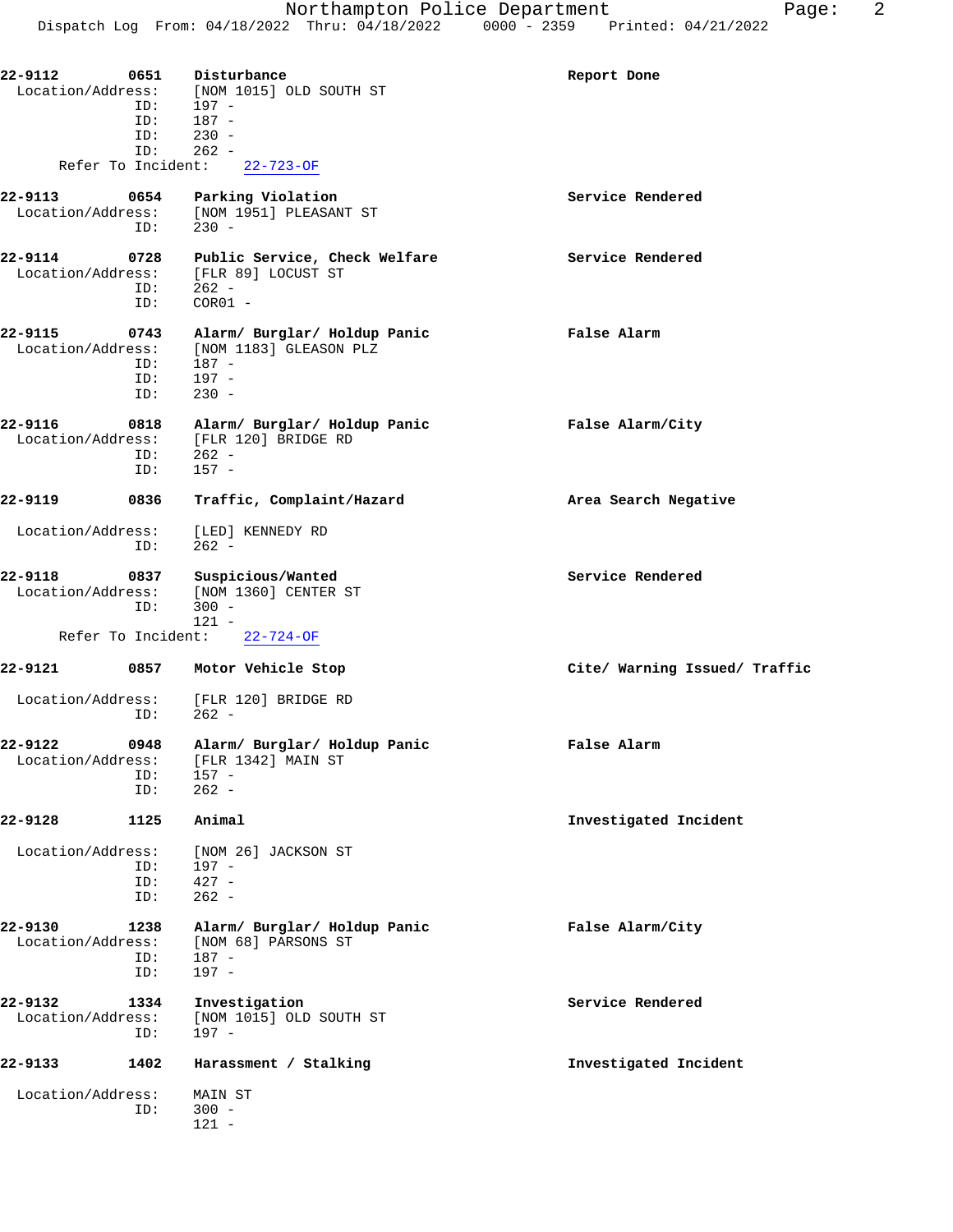|                              |                         | Northampton Police Department<br>$0000 - 2359$<br>Dispatch Log From: 04/18/2022 Thru: 04/18/2022 | 3<br>Page:<br>Printed: 04/21/2022 |
|------------------------------|-------------------------|--------------------------------------------------------------------------------------------------|-----------------------------------|
| Refer To Incident:           |                         | $22 - 726 - OF$                                                                                  |                                   |
| 22-9134                      | 1408                    | Traffic Accident                                                                                 | Investigated Incident             |
| Location/Address:            |                         | [NOM 2856] BRIDGE ST                                                                             |                                   |
| Refer To Accident:           | ID:                     | $187 -$<br>$22 - 134 - AC$                                                                       |                                   |
| 22-9136                      | 1459                    | Trespassing/ Unwanted Guest                                                                      | Verbal Warning Given              |
| Location/Address:            |                         | MAIN ST                                                                                          |                                   |
|                              | ID:                     | $298 -$<br>$242 -$                                                                               |                                   |
|                              | ID:                     | $187 -$                                                                                          |                                   |
|                              | ID:                     | $294 -$<br>$203 -$                                                                               |                                   |
| 22-9137                      | 1531                    | Parking Violation                                                                                | Cite/ Warning Issued/ Traffic     |
| Location/Address:            |                         | CENTER ST + MAIN ST                                                                              |                                   |
|                              | ID:                     | $298 -$<br>$242 -$                                                                               |                                   |
| 22-9141                      | 1619                    | Parking Violation                                                                                | Investigated Incident             |
| Vicinity of:                 | ID:                     | [FLR] TURKEY HILL RD<br>$157 -$                                                                  |                                   |
| 22-9142                      | 1621                    | Warrant Service                                                                                  | Arrest Female 18yrs & Over        |
| Location/Address:            |                         | [FLR 467] N MAIN ST                                                                              |                                   |
|                              | ID:                     | $298 -$<br>$242 -$                                                                               |                                   |
|                              | ID:<br>Refer To Arrest: | $248 -$<br>$22 - 144 - AR$                                                                       |                                   |
|                              |                         |                                                                                                  |                                   |
| 22-9143                      | 1626                    | Suspicious/Wanted                                                                                | Protective Custody/Placed In      |
| Location/Address:            | ID:                     | [NOM 7] CONZ ST<br>$187 -$                                                                       |                                   |
|                              | ID:                     | $294 -$<br>$203 -$                                                                               |                                   |
|                              | Refer To P/C:           | $22 - 145 - AR$                                                                                  |                                   |
| 22-9144                      | 1632                    | Traffic, Complaint/Hazard                                                                        | Investigated Incident             |
| Location/Address:            | ID:                     | ELM ST + KENSINGTON AVE<br>$157 -$                                                               |                                   |
| 22-9149                      | 1738                    | Motor Vehicle Stop                                                                               | Verbal Warning Given              |
| Location/Address:            | ID:                     | DAMON RD<br>$186 -$                                                                              |                                   |
|                              |                         |                                                                                                  |                                   |
| 22-9150                      | 1741                    | Traffic Accident                                                                                 | Cite/ Warning Issued/ Traffic     |
| Location/Address:            | ID:                     | ELM ST + COLLEGE LN<br>$298 -$<br>$242 -$                                                        |                                   |
| Refer To Accident:           |                         | $22 - 135 - AC$                                                                                  |                                   |
| 22-9154<br>Location/Address: | 1924                    | Trespassing/ Unwanted Guest<br>FRUIT ST                                                          | Service Rendered                  |
|                              | ID:                     | $236 -$                                                                                          |                                   |
|                              | ID:                     | $298 -$<br>$242 -$                                                                               |                                   |
| 22-9155                      | 2001                    | Motor Vehicle Stop                                                                               | Verbal Warning Given              |
| Vicinity of:                 |                         | [NOM 254] KING ST                                                                                |                                   |
|                              | ID:                     | $236 -$                                                                                          |                                   |